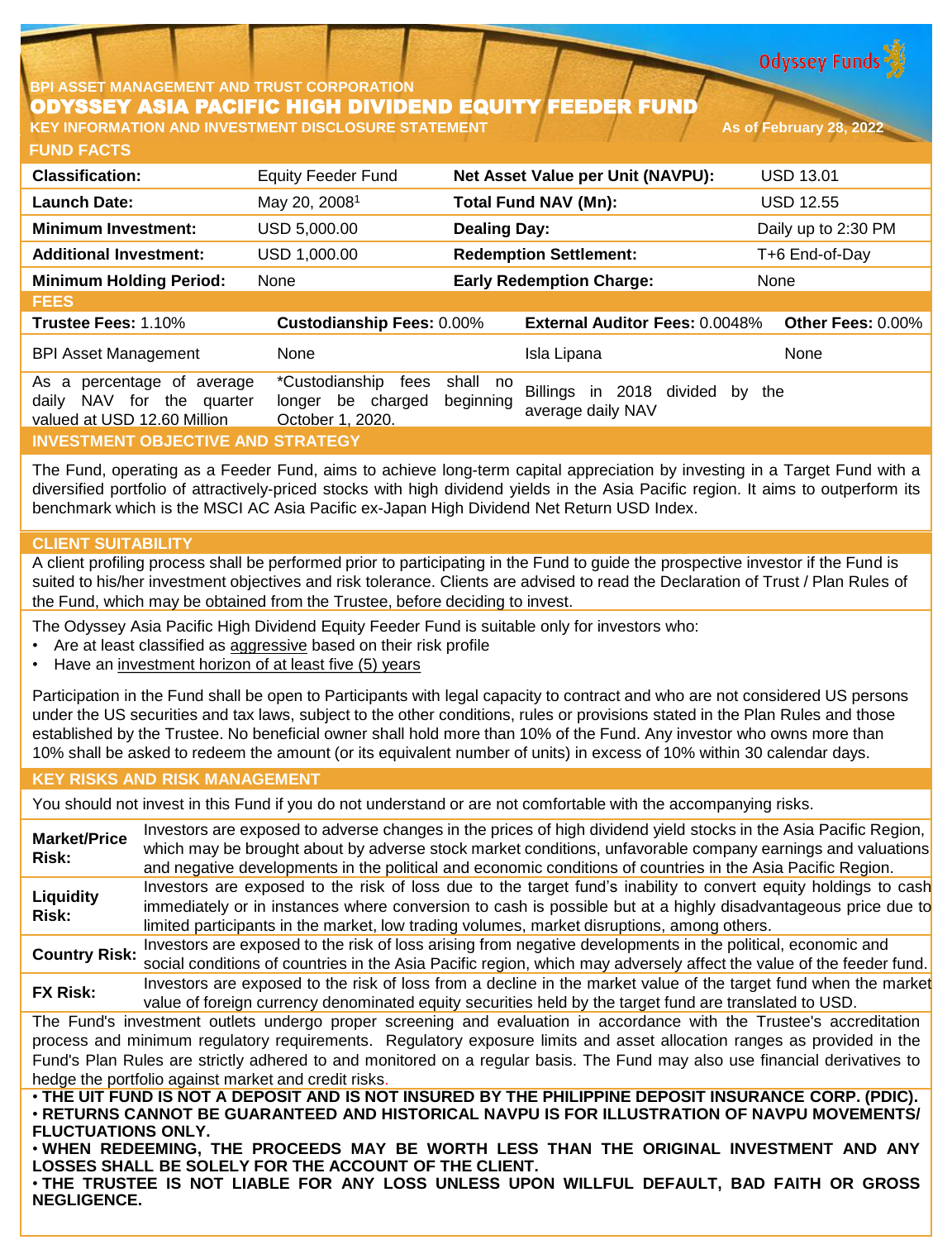### **FUND PERFORMANCE AND STATISTICS AS OF FEBRUARY 28, 2022**

(Purely for reference purposes and is not a guarantee of future results)





| <b>CUMULATIVE PERFORMANCE (%) 2</b>    |            |       |         |       |          |        |
|----------------------------------------|------------|-------|---------|-------|----------|--------|
|                                        | 1 mo       | 3 mos | 6 mos   | 1YR   | 3YRS     | S.I    |
| Fund                                   | 0.08       | 2.93  | $-0.38$ | 1.96  | 13.13    | 30.10  |
| <b>Benchmark</b>                       | 1.31       | 4.96  | 0.37    | 1.88  | 40.90    | 101.23 |
| <b>ANNUALIZED PERFORMANCE (%) 2</b>    |            |       |         |       |          |        |
|                                        | 1YR        | 2YRS  | 3YRS    | 4YRS  | 5YRS     | S.I    |
| Fund                                   | 1.96       | 11.42 | 4.20    | 2.69  | 4.97     | 1.93   |
| <b>Benchmark</b>                       | 1.88       | 18.63 | 12.11   | 6.97  | 10.75    | 5.20   |
| <b>CALENDAR YEAR PERFORMANCE (%) 2</b> |            |       |         |       |          |        |
|                                        | <b>YTD</b> | 2021  | 2020    | 2019  | 2018     | 2017   |
| Fund                                   | 0.46       | 8.64  | 2.05    | 11.24 | $-9.01$  | 20.33  |
| <b>Benchmark</b>                       | 0.59       | 7.43  | 19.55   | 20.14 | $-14.23$ | 37.63  |
| <b>PORTFOLIO COMPOSITION</b>           |            |       |         |       |          |        |

| <b>Allocation</b>                      | % of Fund        |
|----------------------------------------|------------------|
| Target Fund                            | 99.45            |
| Cash                                   | 1.64             |
| Time deposits and money market         |                  |
| Other receivables - net of liabilities | $-1.09$          |
| <b>Top Five Sector Holdings</b>        | % of Target Fund |
| Financials                             | 28.7             |
| Information Technology                 | 23.8             |
| Consumer Discretionary                 | 8.2              |
| <b>Consumer Staples</b>                | 7.6              |
| <b>Communication Services</b>          | 7.5              |
| <b>Top Five Country Weightings</b>     | % of Target Fund |
| China                                  | 24.2             |
| Australia                              | 20.1             |
| Taiwan                                 | 15.3             |
| Hong Kong                              | 11.4             |
| Korea                                  | 9.7              |

| NAVPU over the past 12 months  |       |
|--------------------------------|-------|
| Highest                        | 13.65 |
| Lowest                         | 12.37 |
| <b>STATISTICS</b>              |       |
| Portfolio Beta                 | 0.82  |
| Volatility, Past 1 Year (%) 3  | 8.16  |
| Sharpe Ratio <sup>4</sup>      | 0.23  |
| Information Ratio <sup>5</sup> | 0.02  |
|                                |       |

<sup>1</sup>The fund was originally launched as Odyssey Asia Pacific High Dividend Equity Fund. It was converted into a feeder fund last October 1, 2020. <sup>2</sup>Returns are net of fees.

<sup>3</sup>Measures the degree to which the Fund fluctuates vis-à-vis its average return over a period of time.

<sup>4</sup>Used to characterize how well the return of a Fund compensates the investor for the level of risk taken. The higher the number, the better.

<sup>5</sup>Measures reward-to-risk efficiency of the portfolio relative to the benchmark. The higher the number, the higher the reward per unit of risk.

\*Declaration of Trust is available upon request through your branch of account.

#### **TOP TEN HOLDINGS**

| <b>Name</b>                                            | % of Target<br>Fund |
|--------------------------------------------------------|---------------------|
| <b>Taiwan Semiconductor Manufacturing</b><br>Co., Ltd. | 9.3                 |
| Samsung Electronics Co., Ltd.                          | 7.0                 |
| Infosys Limited                                        | 2.7                 |
| China Merchants Bank Co., Ltd.                         | 2.6                 |
| Inner Mongolia Yili Industrial Group<br>Co., Ltd.      | 2.5                 |
| NetEase, Inc                                           | 2.5                 |
| <b>Mapletree Logistics Trust</b>                       | 2.4                 |
| <b>China Construction Bank Corporation</b>             | 2.3                 |
| PT Telkom Indonesia (Persero) Tbk                      | 2.3                 |
| Rio Tinto Limited                                      | 22                  |
|                                                        |                     |

### **RELATED PARTY TRANSACTIONS\***

The Fund has no transactions and outstanding investments with entities related to BPI Asset Management and Trust Corporation (BPI AMTC).

\* Related party in accordance with BPI AMTC's internal policy.

For more information, you may contact us at (632) 8580-**AMTC** (2682),

email us at bpi\_asset\_management@bpi.com.ph or visit our website, www.bpiassetmanagement.com.